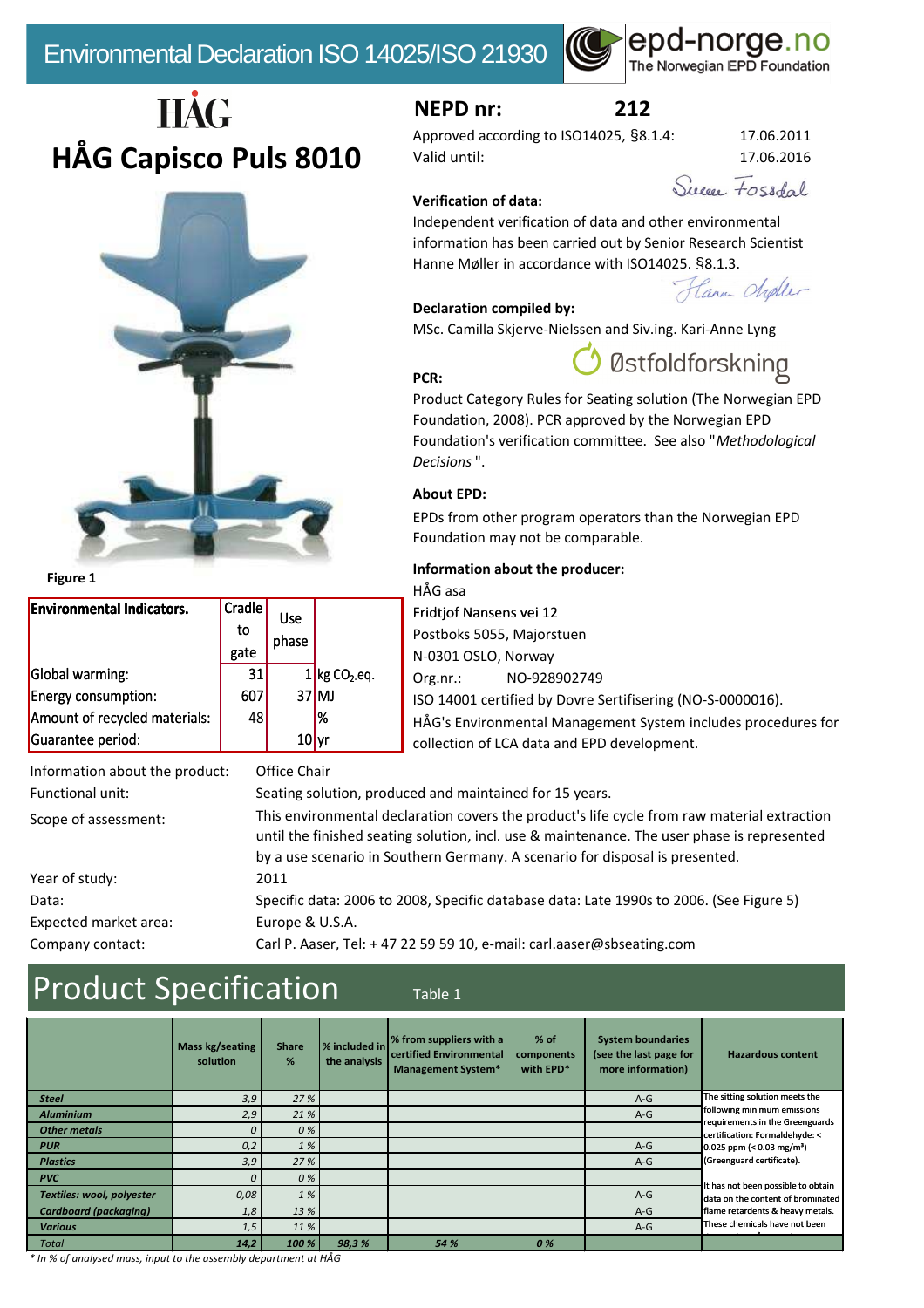# Resource Consumption

### **Material resources Table 2**

| <b>Material resources</b>   |                           | Unit                | <b>Raw materials</b><br>production &<br>processing | <b>Transport of</b><br>components<br>to HÅG | <b>Processing &amp;</b><br>assembly at<br>HÅG | <b>User</b><br>phase | <b>Total</b> | <b>Comments</b>                                                         |
|-----------------------------|---------------------------|---------------------|----------------------------------------------------|---------------------------------------------|-----------------------------------------------|----------------------|--------------|-------------------------------------------------------------------------|
| Recycled,                   | Recycled paper/cardboard  | kg/seating solution | 0,5                                                |                                             |                                               | 0,0                  | 0,5          |                                                                         |
| renewable<br>resources      | <b>Recycled textiles</b>  | kg/seating solution |                                                    |                                             |                                               |                      |              |                                                                         |
| New, renewable              | Water                     | kg/seating solution | 1402                                               | 0,9                                         | 20,0                                          | 48                   |              | Including process & cooling water. Not<br>1472 including turbine water. |
| resources                   | Biomass as a raw material | kg/seating solution | 1,6                                                | 1,2E-04                                     | 4,7E-04                                       | 0,037                | 1,6          |                                                                         |
|                             | <b>Recycled steel</b>     | kg/seating solution | 3,3                                                |                                             |                                               |                      | 3,3          |                                                                         |
| Recycled, non-<br>renewable | recycled aluminium        | kg/seating solution | 3,0                                                |                                             |                                               |                      | 3,0          |                                                                         |
| resources                   | recycled copper           | kg/seating solution |                                                    |                                             |                                               |                      |              |                                                                         |
|                             | recycled plastic          | kg/seating solution | 0,017                                              |                                             |                                               |                      | 0,017        |                                                                         |
|                             | Iron                      | kg/seating solution | 2,4                                                | $1,3, E-03$                                 | 6,9E-03                                       | 7,3E-03              | 2,4          |                                                                         |
|                             | <b>Bauxite</b>            | kg/seating solution | 0,016                                              | $2,6, E-06$                                 | 2,1E-03                                       | 3,5E-04              | 0,019        |                                                                         |
|                             | Limestone                 | kg/seating solution | 1,0                                                | 1,6,E-03                                    | 0,029                                         | 0,021                | 1,1          |                                                                         |
| New, non-<br>renewable      | Minerals, sand & stone    | kg/seating solution | 4,4                                                | $6,1E-03$                                   | 0,021                                         | 0,124                | 4,5          |                                                                         |
| resources                   | Copper (in ore)           | kg/seating solution | 1,1E-02                                            | 2,9E-06                                     | 9,9E-05                                       | 1,9E-03              | 1,3E-02      |                                                                         |
|                             | Coal as a raw material    | kg/seating solution | 5,0E-04                                            |                                             | 3,6E-03                                       | 2,2E-07              | 4,1E-03      |                                                                         |
|                             | Oil as a raw material     | kg/seating solution | 3,1                                                |                                             | 3,7E-04                                       | 0,00                 | 3,1          |                                                                         |
|                             | Natural gas, raw material | kg/seating solution | 1,4                                                |                                             | 8,4E-06                                       | 0,00                 | 1,4          |                                                                         |
| <b>Unspecified</b>          |                           | kg/seating solution |                                                    |                                             |                                               |                      | 0,08         | Water is not included in this calculation in                            |
|                             |                           | $\%$                |                                                    |                                             |                                               |                      | 0,4%         | order to make it more precise.                                          |
| <b>Total</b>                |                           | kg/seating solution |                                                    |                                             |                                               |                      |              | 21 All resources except for air and water.                              |

## **Land use and water resources**

Land use has not been quantified. Water consumption is included in Table 2.

## **Energy resources**

**Figure 2. Energy carrier distribution, in total and for each life cycle phase (%).**



### **Table 3: Energy consumption specified for the different energy carriers and life cycle stages**

| <b>Energy resources</b>    |                                      | Unit                | <b>Raw materials</b><br>production &<br>processing | <b>Transport of</b><br>components to<br>HÅG | Processing &<br>assembly at<br>HÅG | <b>User phase</b> | <b>Disposal</b>                              | <b>Total</b> | <b>Comments</b>                                                    |                       |
|----------------------------|--------------------------------------|---------------------|----------------------------------------------------|---------------------------------------------|------------------------------------|-------------------|----------------------------------------------|--------------|--------------------------------------------------------------------|-----------------------|
|                            | Coal                                 | MJ/seating solution | 135                                                | 1,3E-01                                     | 0,15                               | h                 |                                              |              |                                                                    | 141 Including lignite |
|                            | Oil                                  | MJ/seating solution | 93                                                 | 7,4                                         | 1,05                               |                   |                                              | 103          |                                                                    |                       |
| <b>Fossil Energy</b>       | Natural gas                          | MJ/seating solution | 158                                                | 0,13                                        | 0,75                               |                   |                                              | 165          |                                                                    |                       |
|                            | Peat                                 | MJ/seating solution | 2,6                                                | 2,3E-07                                     | 1,1E-04                            | 6,0E-01           |                                              | 3,2          |                                                                    |                       |
|                            | Sulphur                              | MJ/seating solution | 0,13                                               | 1,2E-07                                     | 3,4E-05                            | 3,5E-05           |                                              | 0,14         |                                                                    |                       |
| <b>Nuclear Power</b>       |                                      | MJ/seating solution | 79                                                 | 0,16                                        | 0,21                               | 13                |                                              | 93           |                                                                    |                       |
|                            | <b>Biomass</b>                       | MJ/seating solution |                                                    | 6,9E-04                                     | 1,5E-03                            | 0,00              | See "Treatment<br>of waste from<br>the final | 2            |                                                                    |                       |
|                            | Hydro power                          | MJ/seating solution | 46                                                 | 0,09                                        | 86                                 | 8,9               |                                              | 141          |                                                                    |                       |
| Renewable<br><b>Energy</b> | Wind power                           | MJ/seating solution | 2,0                                                | 3,7E-03                                     | 4,0E-03                            | 0,48              | product"                                     | 2,5          |                                                                    |                       |
|                            | Solar power                          | MJ/seating solution | 0,006                                              | 4,9E-05                                     | 5,4E-05                            | 1,4E-03           |                                              | 0,008        |                                                                    |                       |
|                            | Geothermal energy                    | MJ/seating solution | 0,00                                               |                                             |                                    | 0,000             |                                              | 0,00         |                                                                    |                       |
| <b>Various</b>             | Waste incineration &<br>surplus heat | MJ/seating solution | $-8,4$                                             |                                             |                                    | 0,00              |                                              | $-8,4$       |                                                                    |                       |
| <b>Unspecified</b>         |                                      | MJ/seating solution | 2,14                                               |                                             | 1,0E-02                            | 3,7E-02           |                                              | 2,19         | Including any use of energy with<br>hydrogen as the energy carrier |                       |
| <b>Total</b>               |                                      | MJ/seating solution | 511                                                | 7,9                                         | 88                                 | 37                |                                              | 644          |                                                                    |                       |
| Total, to factory gate     |                                      | MJ/seating solution |                                                    |                                             | 607                                |                   |                                              |              |                                                                    |                       |

The electricity consumption is calculated based on nordic production mix (except if the companies buy certified renewable electricity).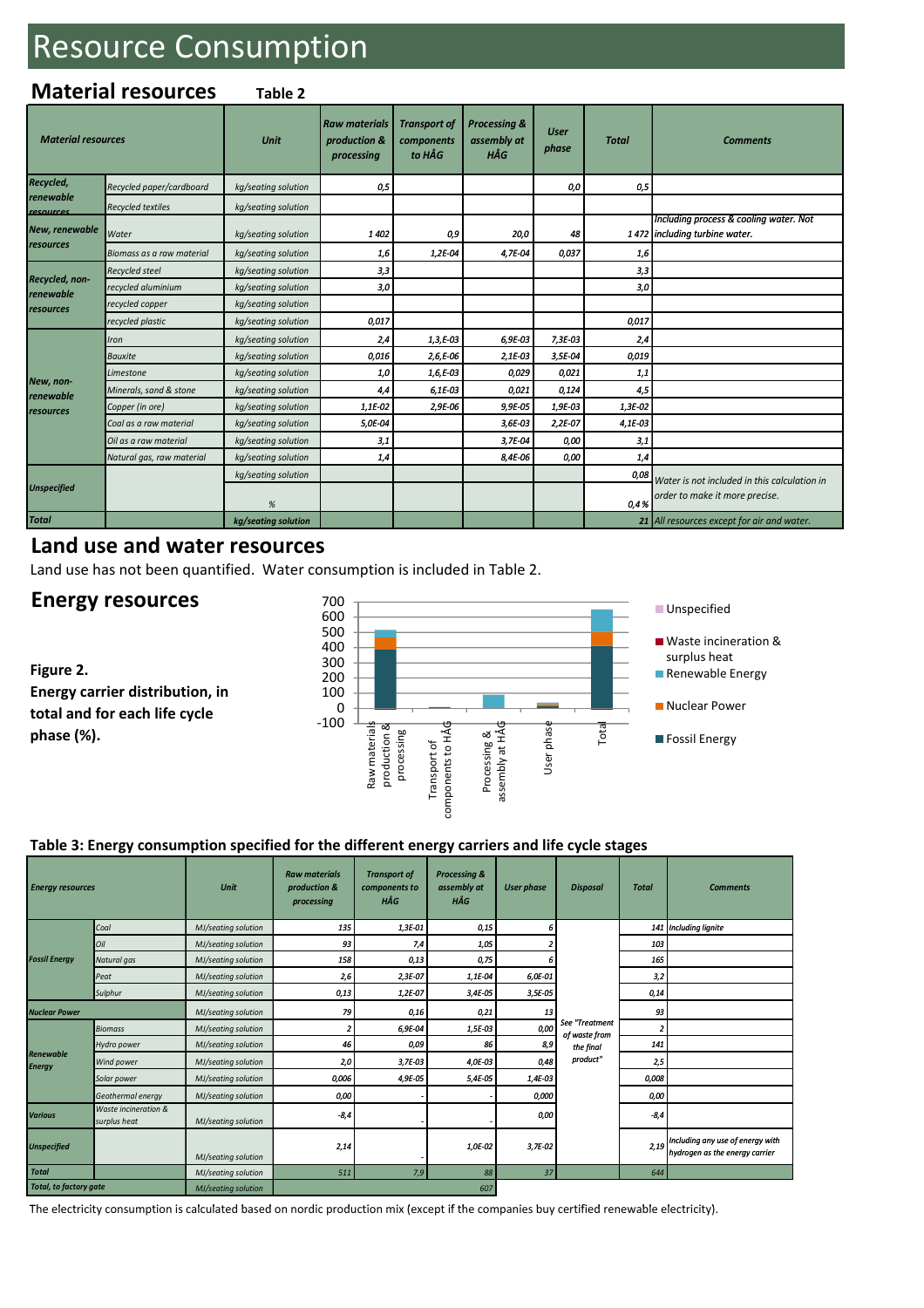# Emissions and Environmental Impacts

# **Environmental Impacts Table 4**

|   | <b>Indicator</b>                        | <b>Unit</b>                     | To the factory<br>gate | <b>User phase</b> |
|---|-----------------------------------------|---------------------------------|------------------------|-------------------|
|   | Global warming potential, 100 yrs       | kg CO2 equ./seating solution    | 31                     | 1,1               |
|   | Ozone depletion potential               | kg CFC-11 equ./seating solution | $1,2E-06$              | 1,0E-07           |
|   | <b>Acidification potential</b>          | kg SO2 egu./seating solution    | 0,13                   | 0,004             |
|   | <b>Fotochemical oxidation potential</b> | kg ethene equ./seating solution | 0,015                  | $3,7E-04$         |
|   | <b>Eutrophication potential</b>         | kg phosphate equ./seating s.    | 0.033                  | $9,9E-04$         |
| 6 | Heavy metals, El 95                     | kg Pb equ./seating solution     | 8,8E-04                | $1,4E-05$         |

Raw materials production & processing

**Transport of components to HÅG** 

**Processing & assembly at HÅG** 

User phase

**Figure 3 The distribution of environmental impact for each life cycle phase (%)**



## **Waste and the most significant emissions, kg** Table 5

| <b>Emission</b>              |                             | Unit                | <b>Raw materials</b><br>production & processing | <b>Transport of</b><br>components to HÅG | <b>Processing &amp;</b><br>assembly at HÅG | <b>User phase</b> | <b>Disposal</b>                 | <b>Total</b> | <b>Comments</b>               |
|------------------------------|-----------------------------|---------------------|-------------------------------------------------|------------------------------------------|--------------------------------------------|-------------------|---------------------------------|--------------|-------------------------------|
|                              | CO2 (fossil)                | kg/seating solution | 27                                              | 0,57                                     | 0,120                                      | 1,0               |                                 | 29           |                               |
|                              | CH4                         | kg/seating solution | 0,12                                            | 1,0E-04                                  | $2,2E-04$                                  | 0,002             |                                 | 0,12         |                               |
|                              | N2O                         | kg/seating solution | 1,1E-03                                         | 6,9E-06                                  | 3,8E-05                                    | $5,2E-05$         |                                 | $1,2E-03$    |                               |
|                              | NOx                         | kg/seating solution | 0,06                                            | $6,2E-03$                                | 6,3E-04                                    | 0,002             |                                 | 0,07         |                               |
| <b>Emissions</b>             | SOx                         | kg/seating solution | 0,07                                            | 1,4E-03                                  | 3,8E-04                                    | 0,003             |                                 | 0,08         |                               |
| to air                       | voc                         | kg/seating solution | 0,007                                           | 1,0E-03                                  | 5,4E-05                                    | $2,3E-04$         |                                 | 0,008        |                               |
|                              | CО                          | kg/seating solution | 0,11                                            | $2,3E-03$                                | 1,9E-04                                    | 5,4E-04           |                                 | 0,11         |                               |
|                              | Dioxin                      | kg/seating solution | 1,9E-11                                         | $3,3E-14$                                | 0                                          | $1,9E-13$         |                                 | $1,9E-11$    |                               |
|                              | Chromium                    | kg/seating solution | 7,5E-06                                         | 9,1E-09                                  | 7,9E-08                                    | 5,3E-07           | See "Treatment<br>of waste from | 8,1E-06      |                               |
|                              | Lead                        | kg/seating solution | 8,3E-05                                         | 3,1E-08                                  | 3,1E-08                                    | 1,6E-06           |                                 | 8,4E-05      |                               |
|                              | Water to waste treatment    | kg/seating solution | 37                                              |                                          | 16                                         |                   |                                 | 62           |                               |
|                              | COD                         | kg/seating solution | 0,08                                            | 3,8E-04                                  | 4,3E-04                                    | 1,0E-03           |                                 | 0,08         |                               |
|                              | Tot-N                       | kg/seating solution | 6,7E-03                                         | 5,9E-07                                  | 3,4E-06                                    | 4,0E-05           | the final                       | 6,7E-03      |                               |
| <b>Emissions</b><br>to water | $Tot-P$                     | kg/seating solution | 5,9E-03                                         | 3,6E-07                                  | 8,6E-06                                    | $2,4E-04$         | product"                        | $6,1E-03$    |                               |
|                              | Dioxin                      | kg/seating solution | $1,5E-13$                                       |                                          |                                            | $6,7E-21$         |                                 | 1,5E-04      |                               |
|                              | Chromium                    | kg/seating solution | 1,4E-04                                         | $2,1E-07$                                | 3,7E-07                                    | 3,4E-06           |                                 | 1,5E-04      |                               |
|                              | Lead                        | kg/seating solution | 6,7E-05                                         | $4,2E-08$                                | 1,4E-07                                    | $3,3E-06$         |                                 | $7,1E-05$    |                               |
|                              | Waste to material recycling | kg/seating solution | 1,88                                            |                                          | 1,02                                       | 1,455             |                                 |              | 4,4 Including reuse           |
| Waste                        | Waste to energy recovery    | kg/seating solution | 1,20                                            |                                          | 0,25                                       |                   |                                 | 2,51         |                               |
|                              | Waste to incineration       | kg/seating solution | 0,016                                           |                                          |                                            | 0,000             |                                 |              | 0,016 Without energy recovery |
|                              | Waste to landfill           | kg/seating solution | 22,37                                           | 2,0E-01                                  | 8,4E-02                                    | 1,381             |                                 | 24,0         |                               |
|                              | Radioactive waste           | m3/seating solution | $2,8E-07$                                       | $6,8E-10$                                | $7,4E-10$                                  | $6,1E-08$         |                                 |              | 3,4E-07 NB! m3 in unit        |
|                              | Hazardous waste             | kg/seating solution | 0,41                                            | 3,0E-05                                  | 0,70                                       | 0,003             |                                 |              | 1,1 Including slag/ashes.     |
|                              | Other waste                 | kg/seating solution | 0,30                                            | 3,5E-03                                  | $8,2E-03$                                  | $2,4E-04$         |                                 |              | 0,31 Unspecified waste        |

"Processing and assembly at HÅG" also includes emissions from production of the energy that is used in HÅG's production.

# Additional Information

The Environmental Declaration has been compiled based on the Product Category Rules (PCR) for the product category Seating solution (2008). This declaration fulfills the requirements in the relevant product category rules.

In accordance with the PCR the furniture's lifetime is assumed to be 15 years. However this furniture will normally have a longer technical lifetime. HÅG gives a 10 year guarantee for all of their seating solutions used for up to 8 hours per day.

 $H\AA G$  is committed to environmental protection being an important part of its operations, with focus on the entire value chain of their products. HÅG is ISO 14001 certified and EMAS registered and has Greenguard Indoor Air Quality Certification® under the Greenguard Standard for Low Emitting Products for a number of their seating solutions.

HÅG wants to use recycled and recyclable materials in all of their products and makes conscious choices regarding materials and the matter to use they side and they stake indecline in all of their products.<br>their content. HÅG endeavours not to use PVC or chromium in new products.

HÅG takes back old office chairs, regardless of brand, with the purchase of new seating solutions. The "Take back" system is also meant to ensure that no HÅG chairs end up on a landfill.

The chair is constructed for a long life, as the mechanical parts and textile cover can easily be changed. The chair is designed such that it can easily be dismantled into pure material fractions for recycling. All of the large plastic parts are marked in accordance<br>with ISO 11469. with ISO 11469.